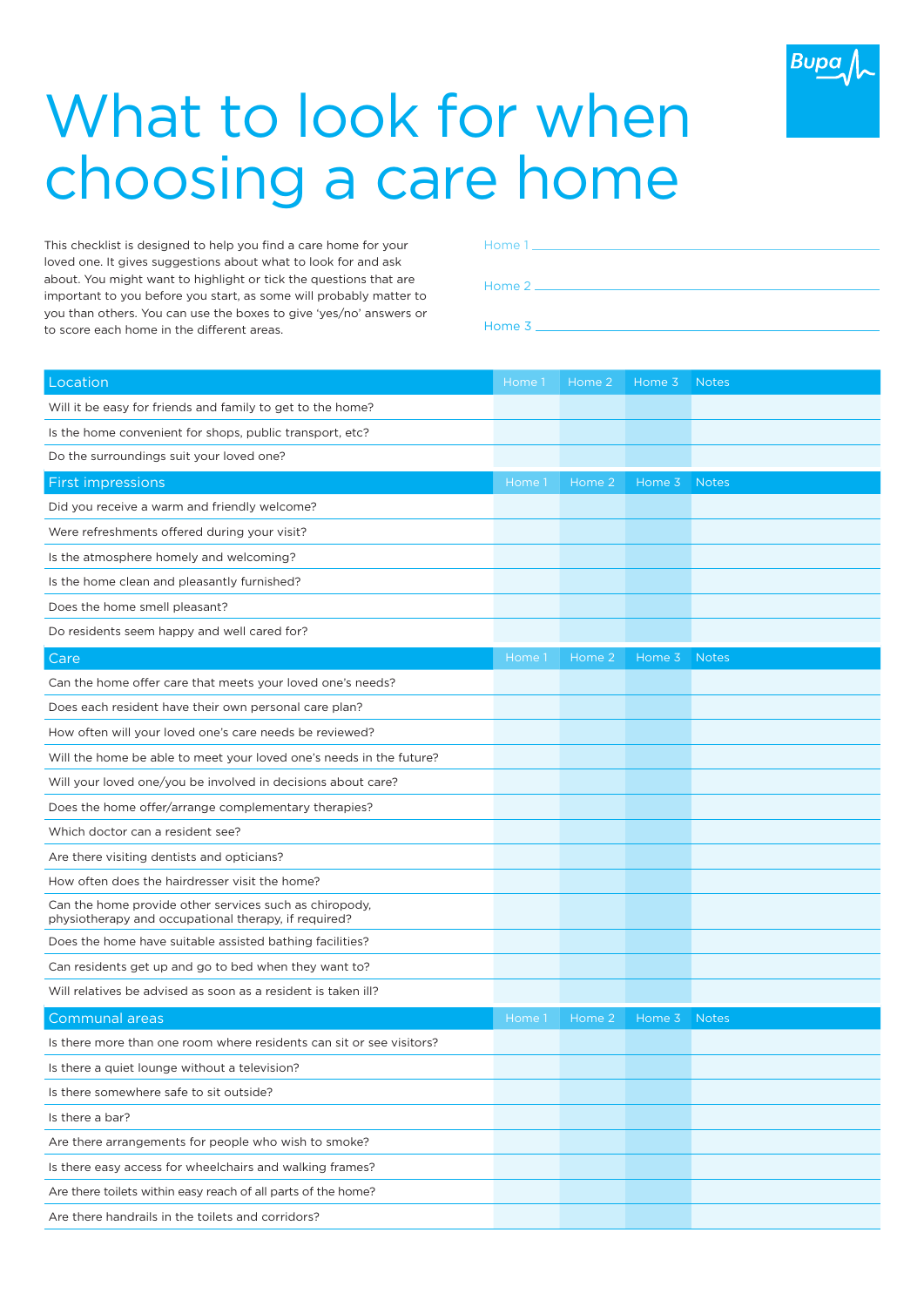| <b>Bedrooms</b>                                                                                                    | Home 1 | Home 2 | Home 3 | <b>Notes</b> |
|--------------------------------------------------------------------------------------------------------------------|--------|--------|--------|--------------|
| Did you see the room that is available?                                                                            |        |        |        |              |
| Can residents bring their own possessions and furniture?                                                           |        |        |        |              |
| Was it bright and well decorated?                                                                                  |        |        |        |              |
| Are en-suite facilities available?                                                                                 |        |        |        |              |
| Do bedrooms have a television?                                                                                     |        |        |        |              |
| Do bedrooms have a telephone point?                                                                                |        |        |        |              |
| Can residents use a telephone in privacy?                                                                          |        |        |        |              |
| Can residents lock their room?                                                                                     |        |        |        |              |
| Is there a lockable drawer or cabinet in the room?                                                                 |        |        |        |              |
| Does each room have a call system?                                                                                 |        |        |        |              |
| Can residents keep pets in their room and can they go in<br>other parts of the home?                               |        |        |        |              |
| Meals                                                                                                              | Home 1 | Home 2 | Home 3 | <b>Notes</b> |
| Can residents eat when they want to?                                                                               |        |        |        |              |
| Can meals be taken in a resident's bedroom?                                                                        |        |        |        |              |
| Is there a choice of menu for each meal?                                                                           |        |        |        |              |
| Can special diets be catered for?                                                                                  |        |        |        |              |
| Can residents make themselves a drink?                                                                             |        |        |        |              |
| Are snacks available at all times?                                                                                 |        |        |        |              |
| Are copies of current menus available for you to look at?                                                          |        |        |        |              |
| Are the menus rotated?                                                                                             |        |        |        |              |
| Does the chef consult the residents on their preferences?                                                          |        |        |        |              |
| Can residents choose who they sit with in the dining room?                                                         |        |        |        |              |
| Can relatives and friends have a meal with residents?                                                              |        |        |        |              |
| For residents who need help with eating, are staff trained to do<br>this sensitively?                              |        |        |        |              |
| Activities                                                                                                         | Home 1 | Home 2 | Home 3 | <b>Notes</b> |
| Is there a weekly plan of activities?                                                                              |        |        |        |              |
| Did you see an example?                                                                                            |        |        |        |              |
| Are residents consulted on what hobbies/interests they have?                                                       |        |        |        |              |
| Are special events, eg birthdays celebrated in the home?                                                           |        |        |        |              |
| What form of exercise, if any, are residents encouraged to take?                                                   |        |        |        |              |
| Does the home take residents on trips outside the home?                                                            |        |        |        |              |
| Does the home have access to transport?                                                                            |        |        |        |              |
| Is it possible to take part in activities outside the home?                                                        |        |        |        |              |
| Would the care home be able to help with transport to these?                                                       |        |        |        |              |
| Are daily newspapers available for residents?                                                                      |        |        |        |              |
| Does the home have access to a library facility?                                                                   |        |        |        |              |
| Can residents be taken to places of worship?                                                                       |        |        |        |              |
| Can residents take part in the daily activities within the home, if they wish,<br>eg cleaning, gardening, cooking? |        |        |        |              |
| Is there a residents' committee?                                                                                   |        |        |        |              |
| Can relatives/friends help with activities?                                                                        |        |        |        |              |
| Did you see any photographs of activities in the home?                                                             |        |        |        |              |